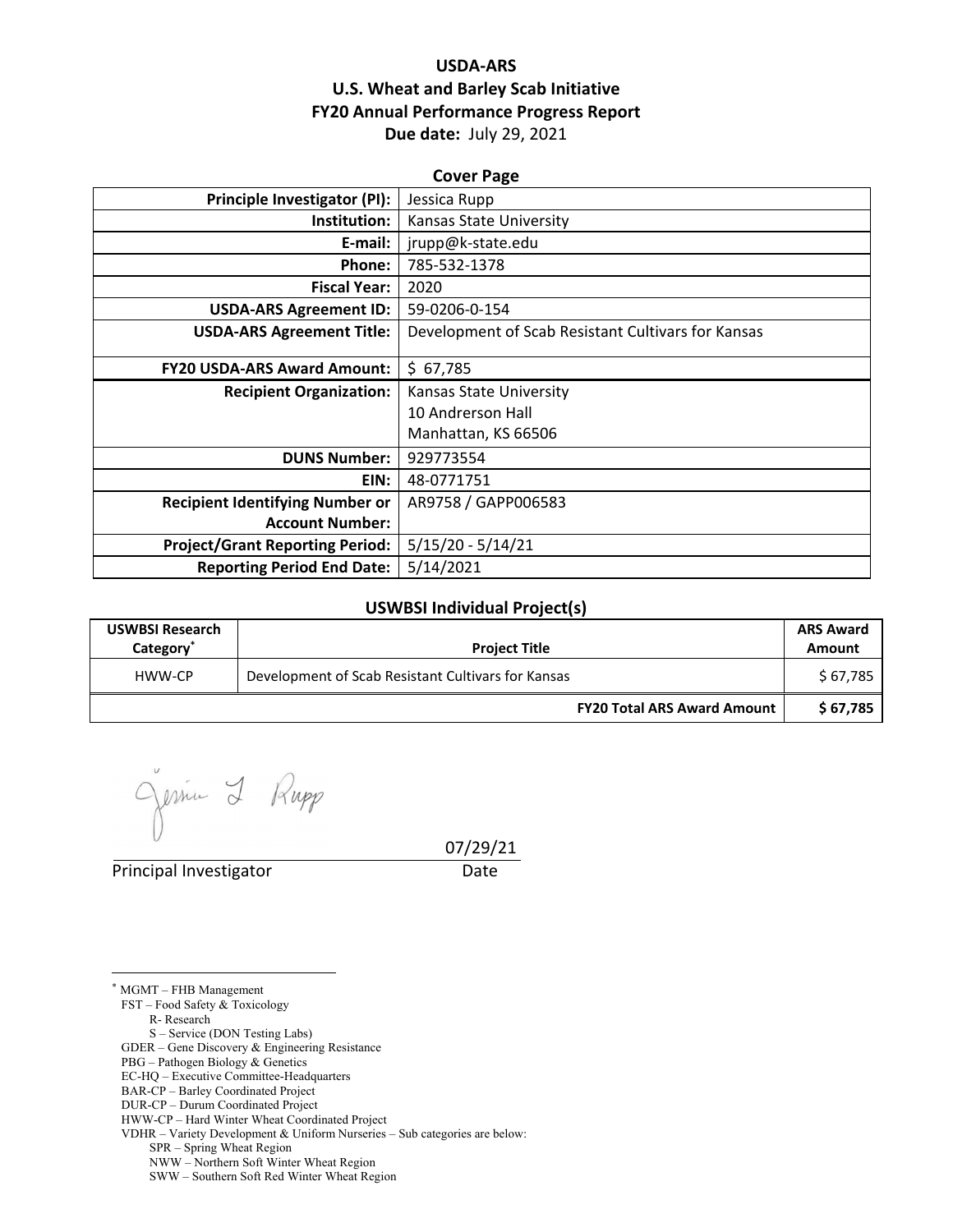**Project 1:** *Development of Scab Resistant Cultivars for Kansas*

## **1. What are the major goals and objectives of the research project?**

The long-term goal of this research is to develop hard red and hard white winter wheat cultivars adapted for Kansas with improved resistance to scab. Short term objectives are to: 1) test existing local cultivars for reaction to scab, 2) test advanced breeding lines for reaction to scab, 3) test exotic germplasm lines for reaction to scab, 4) test the Hard Winter Wheat (Kansas, Montana, Oklahoma, Texas, Nebraska, South Dakota, North Dakota) Scab Nursery for reaction to scab, and 5) incorporate newly identified sources of scab resistance into the Kansas wheat breeding program.

**2. What was accomplished under these goals or objectives?** *(For each major goal/objective, address these three items below.)*

## **a) What were the major activities?**

- 1) Hard Winter Wheat FHB Nursery: 15 entries each (120 total) from FHB breeding programs in Kansas, Nebraska, Oklahoma, Colorado, Texas, South Dakota, Montana, and North Dakota were evaluated. Check cultivars were added to the above entries; Everest (moderately resistant), Karl 92 (intermediate), and Overley (susceptible). The Northern Nursery uses checks Emerson (R‐MR) and Flourish (susceptible.)
- 2) Private Breeder Winter Wheat FHB Nursery: 15 entries (60 total) from four major private wheat breeding programs in the region. Three check cultivars will be added to the above entries; Everest (moderately resistant), Karl 92 (intermediate), and Overley (susceptible).
- 3) Kansas Commercial Cultivar FHB Nursery: 15‐25 common Kansas commercial cultivars.
- 4) Kansas Intrastate FHB Nursery: 30 advanced breeding lines from wheat breeders at Kansas State University.
- 5) Wheat Breeding FHB Nurseries: Additional breeding material, mostly involving populations for recurrent selection, from Dr. Allan Fritz' wheat breeding programs.
- 6) Response to Fungicide: Advanced Yield Nursery x Fungicide was added due to a request from the EC. These lines were evaluated for their response to control of FHB by foliar fungicides. This experiment will utilize 5' by 15' plots for yield determinations.
- 7) These nurseries were planted each fall. They were inoculated using corn spawn inoculum, heading date was recorded and all entries were evaluated throughout season. Plots were harvested for FDK and DON analysis.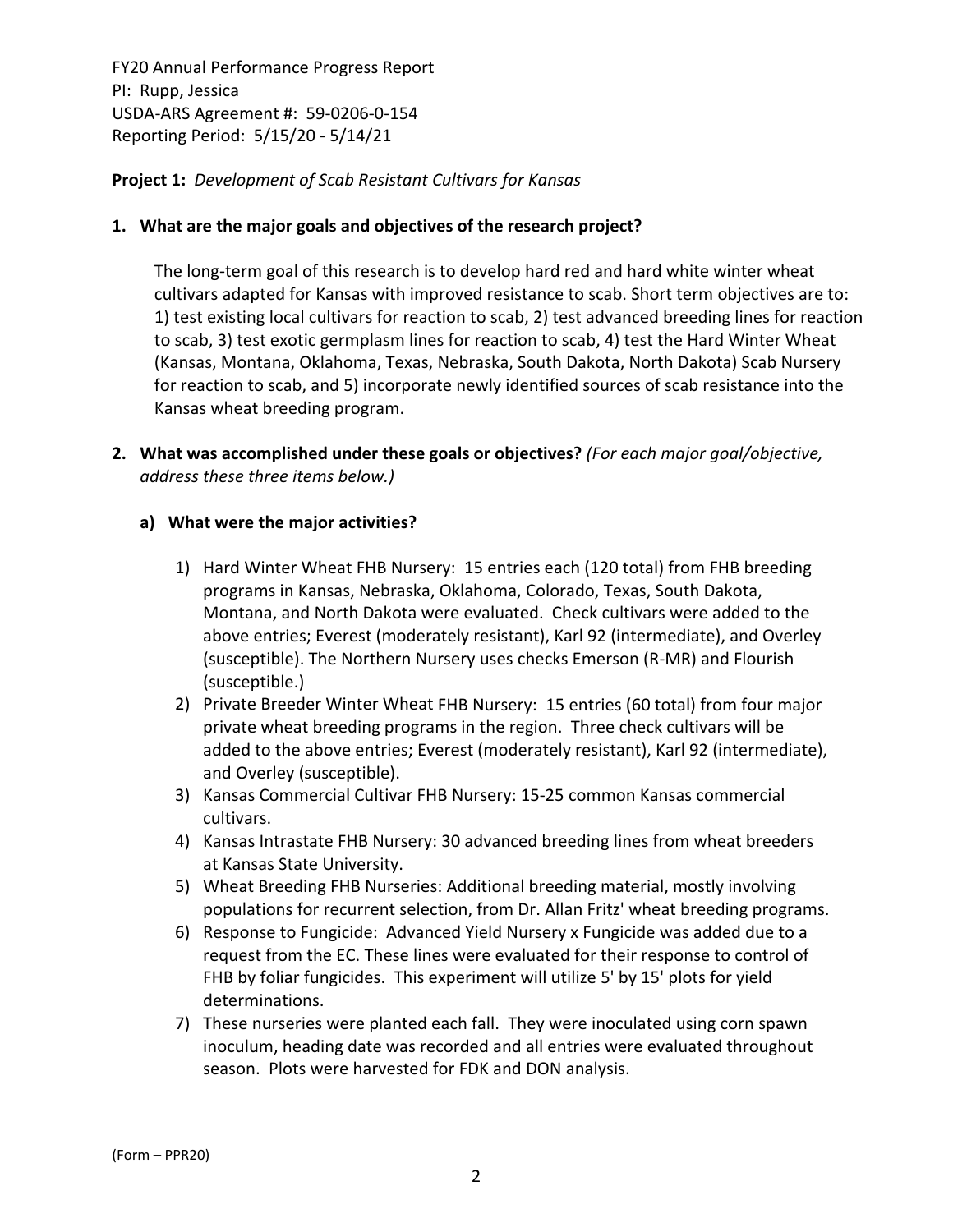## **b) What were the significant results?**

Until involvement in the USDA Scab Initiative, there was little effort to identify sources of scab resistance in Kansas breeding programs. The Initiative has resulted in the development of accurate and efficient field testing nurseries that are providing useful ratings for current cultivars in Kansas and advanced breeding lines. This screening effort now includes entries from winter wheat breeding programs throughout the Great Plains region. The long‐term goal of the research is to develop, deploy, and advertise winter wheat cultivars adapted for Kansas with improved levels of resistance to scab.

## **c) List key outcomes or other achievements.**

In 2009, Kansas State University released the first hard red winter wheat cultivar adapted to Kansas selected for improved levels of resistance to scab. This variety "Everest" is still a top variety in KS representing more than 60% of the acres planted in regions of the state most prone to FHB. KSU released a new variety, Zenda, with moderate levels of resistance to FHB in 2016, several private breeding programs have also released varieties with improved resistance to FHB including Bob Dole, WB4269, WB4699 and SY Benefit. The screening nurseries supported by the USWBSI were essential in the development of these varieties. In 2019 KS Venada (I), KS Venada (I) and KS Western Star were released. In 2020, KS Hatchett (MS). These varieties have all been evaluated in our nursery. A key additional component is that these have been evaluated for their response to fungicide as well.

# **3. Was this research impacted by the COVID‐19 pandemic (i.e. university shutdowns and/or restrictions, reduced or lack of support personnel, etc.)? If yes, please explain how this research was impacted or is continuing to be impacted.**

COVID‐19 pandemic did disrupt the flow of research. Despite these challenges, all objectives were accomplished for FY20. We were fortunate that field research was deemed essential and allowed to continue.

### **4. What opportunities for training and professional development has the project provided?**

The FHB screening nursery provides training opportunities for 3 graduate students and 1 undergraduate within the Applied Wheat Pathology Lab to gain hands‐on experience in the operation and rating of these multi-disciplinary projects. Students are involved in every aspect of the project from planting, harvest and processing the diseased grain.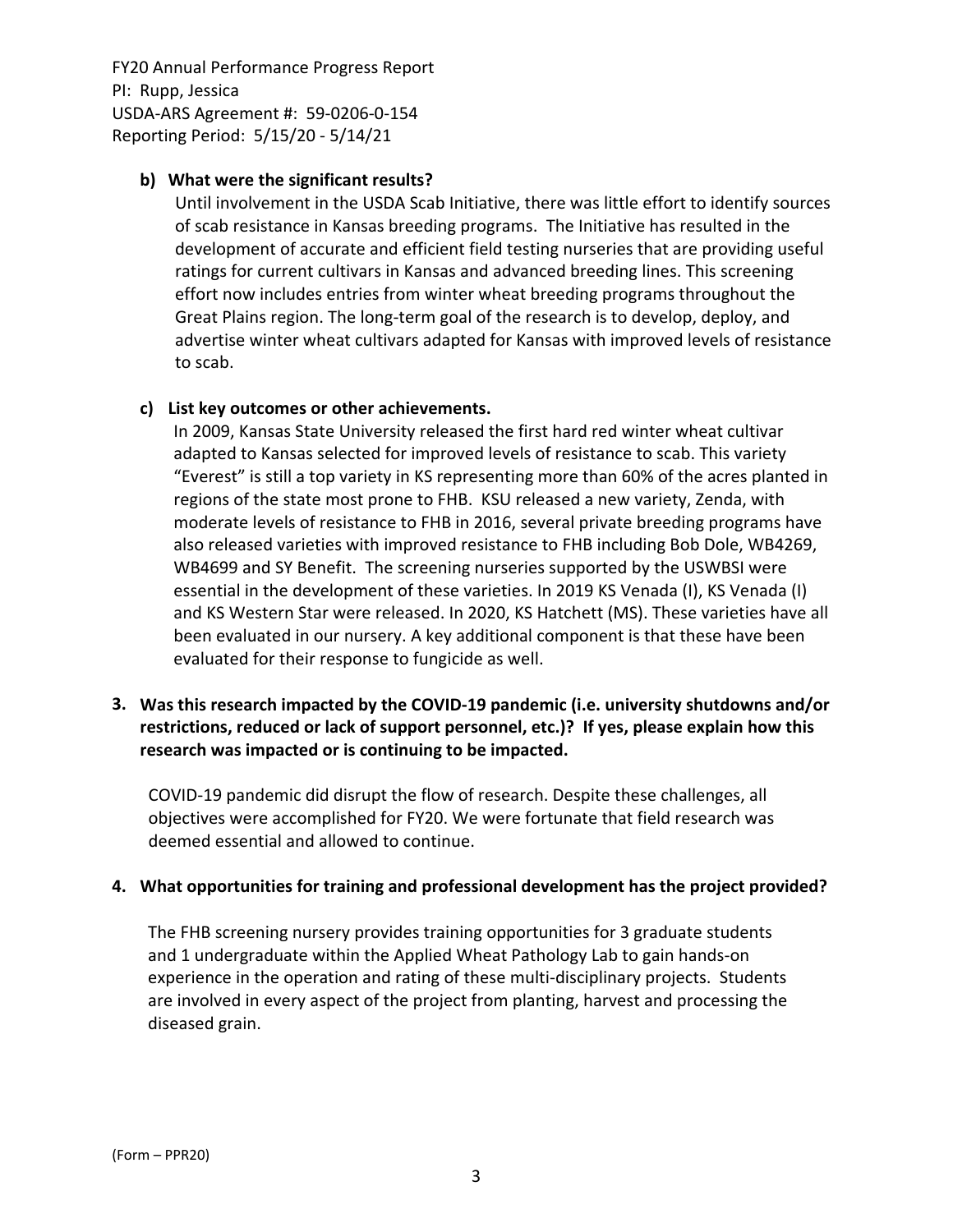## **5. How have the results been disseminated to communities of interest?**

Reports of the phenotyping nurseries are sent to all cooperating breeding programs. These include the public wheat breeding efforts in Kansas, Nebraska, South Dakota, and North Dakota. Similar reports are sent to the breeding efforts in participating private companies.

Information about current wheat varieties is released via KSU extension publications "*Wheat Variety Disease and Insect Ratings, 2020"* and "*Kansas Performance Tests with Winter Wheat Varieties".* Both publications are available as "hard copy" or online. Thirteen plant disease management reports were also published. These results are available through the Plant Management Network and also available on the Scab website.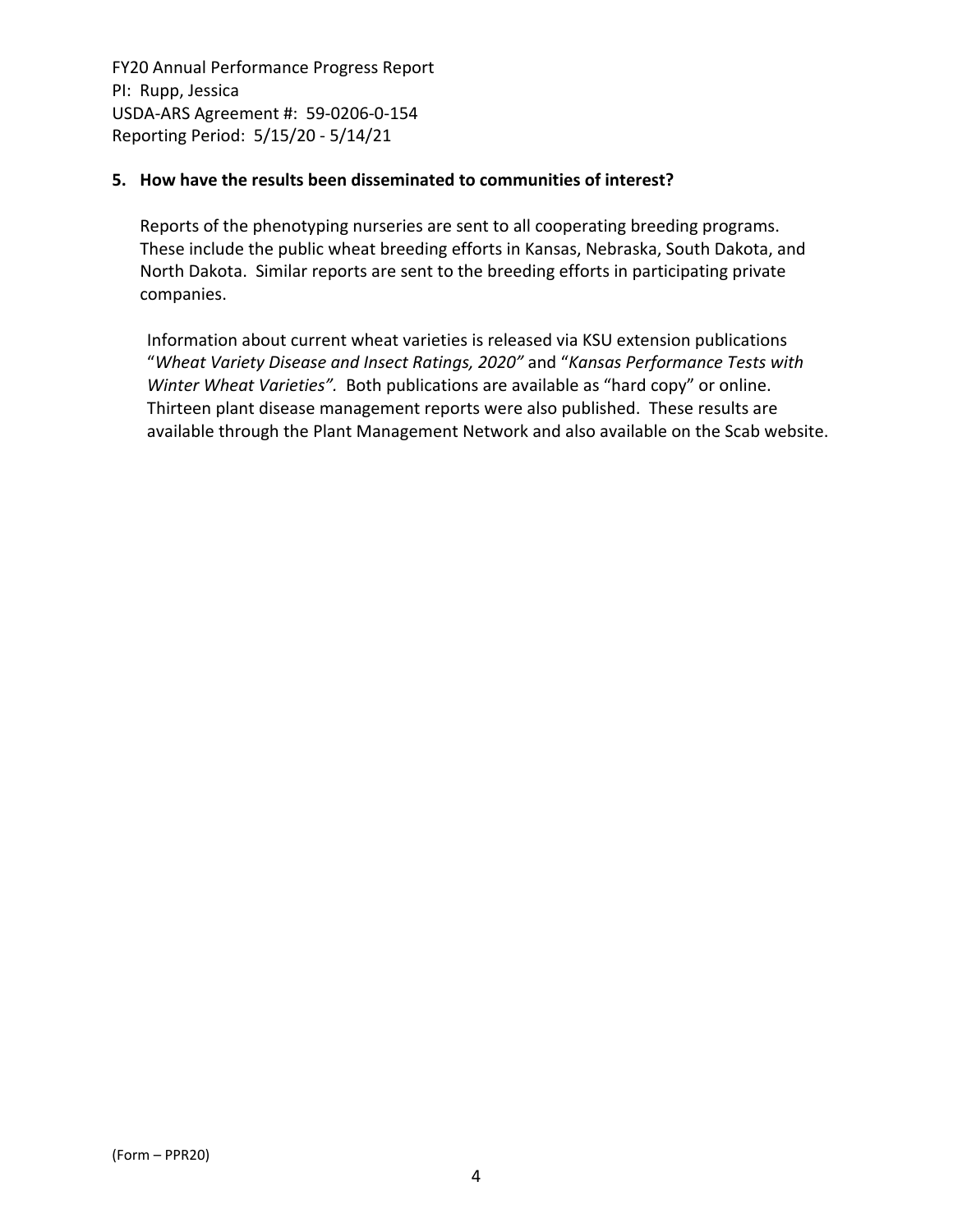# **Training of Next Generation Scientists**

**Instructions:** Please answer the following questions as it pertains to the FY20 award period (5/15/20 ‐ 5/14/21). The term "support" below includes any level of benefit to the student, ranging from full stipend plus tuition to the situation where the student's stipend was paid from other funds, but who learned how to rate scab in a misted nursery paid for by the USWBSI, and anything in between.

**1. Did any graduate students in your research program supported by funding from your USWBSI grant earn their MS degree during the FY20 award period?** ☐Yes ☒No

**If yes, how many?** Click to enter number here.

**2. Did any graduate students in your research program supported by funding from your USWBSI grant earn their Ph.D. degree during the FY20 award period?**

 $\square$ Yes  $\square$ No **If yes, how many?** Click to enter number here.

**3. Have any post docs who worked for you during the FY20 award period and were supported by funding from your USWBSI grant taken faculty positions with universities?** ☐Yes ☒No

**If yes, how many?** Click to enter number here.

**4. Have any post docs who worked for you during the FY20 award period and were supported by funding from your USWBSI grant gone on to take positions with private ag‐ related companies or federal agencies?**

☐Yes ☒No

**If yes, how many?** Click to enter number here.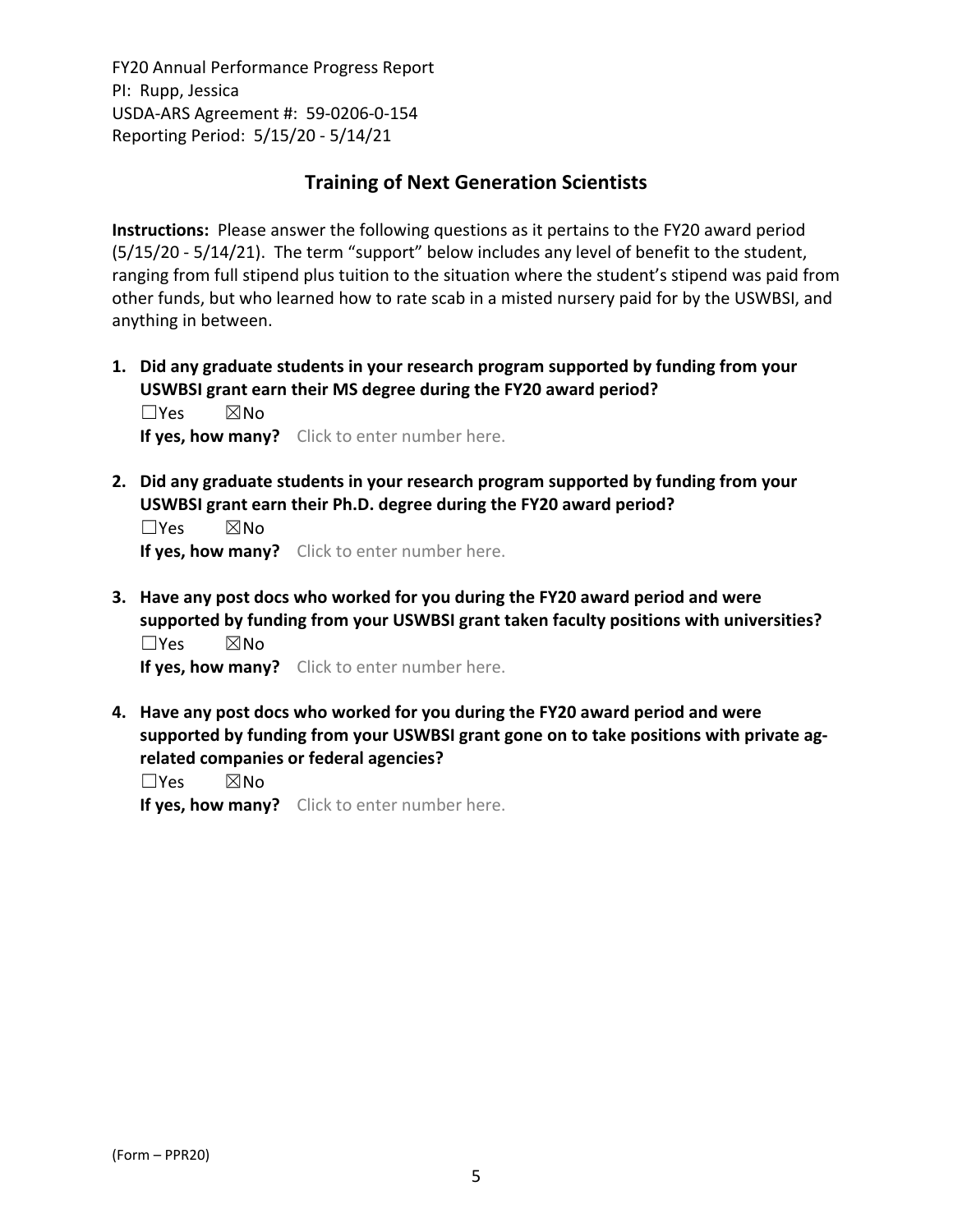# **Release of Germplasm/Cultivars**

**Instructions:** In the table below, list all germplasm and/or cultivars released with full or partial support through the USWBSI during the FY20 award period (5/15/20 - 5/14/21). All columns must be completed for each listed germplasm/cultivar. Use the key below the table for Grain Class abbreviations. 

| <b>Name of Germplasm/Cultivar</b> | <b>Grain Class</b>         | <b>FHB Resistance</b>                                  | <b>FHB</b><br>Rating<br>$(0-9)$  | Year<br><b>Released</b> |
|-----------------------------------|----------------------------|--------------------------------------------------------|----------------------------------|-------------------------|
| <b>KS Hatchett</b>                | HRW-<br>Hard Red<br>Winter | MS - Moderately<br>Susceptible                         | 5                                | 2020                    |
| Click here to enter text.         | Select Grain<br>Class      | Select what represents<br>your most resistant<br>check | Enter as<br>text 0-9<br>rating   | Select Year             |
| Click here to enter text.         | Select Grain<br>Class      | Select what represents<br>your most resistant<br>check | Enter as<br>text 0-9<br>rating   | Select Year             |
| Click here to enter text.         | Select Grain<br>Class      | Select what represents<br>your most resistant<br>check | Enter as<br>text 0-9<br>rating   | Select Year             |
| Click here to enter text.         | Select Grain<br>Class      | Select what represents<br>your most resistant<br>check | Enter as<br>text 0-9<br>rating   | Select Year             |
| Click here to enter text.         | Select Grain<br>Class      | Select what represents<br>your most resistant<br>check | Enter as<br>text 0-9<br>rating   | Select Year             |
| Click here to enter text.         | Select Grain<br>Class      | Select what represents<br>your most resistant<br>check | Enter as<br>$text 0-9$<br>rating | Select Year             |
| Click here to enter text.         | Select Grain<br>Class      | Select what represents<br>your most resistant<br>check | Enter as<br>text 0-9<br>rating   | Select Year             |
| Click here to enter text.         | Select Grain<br>Class      | Select what represents<br>your most resistant<br>check | Enter as<br>text 0-9<br>rating   | Select Year             |
| Click here to enter text.         | Select Grain<br>Class      | Select what represents<br>your most resistant<br>check | Enter as<br>text 0-9<br>rating   | Select Year             |
| Click here to enter text.         | Select Grain<br>Class      | Select what represents<br>your most resistant<br>check | Enter as<br>text 0-9<br>rating   | Select Year             |
| Click here to enter text.         | Select Grain<br>Class      | Select what represents<br>your most resistant<br>check | Enter as<br>text 0-9<br>rating   | Select Year             |
| Click here to enter text.         | Select Grain<br>Class      | Select what represents<br>your most resistant<br>check | Enter as<br>text 0-9<br>rating   | Select Year             |

NOTE: Leave blank if you have nothing to report or if your grant did NOT include any VDHR-related projects.

**NOTE:** List the associated release notice or publication under the appropriate sub-section in the 'Publications' section of the FPR.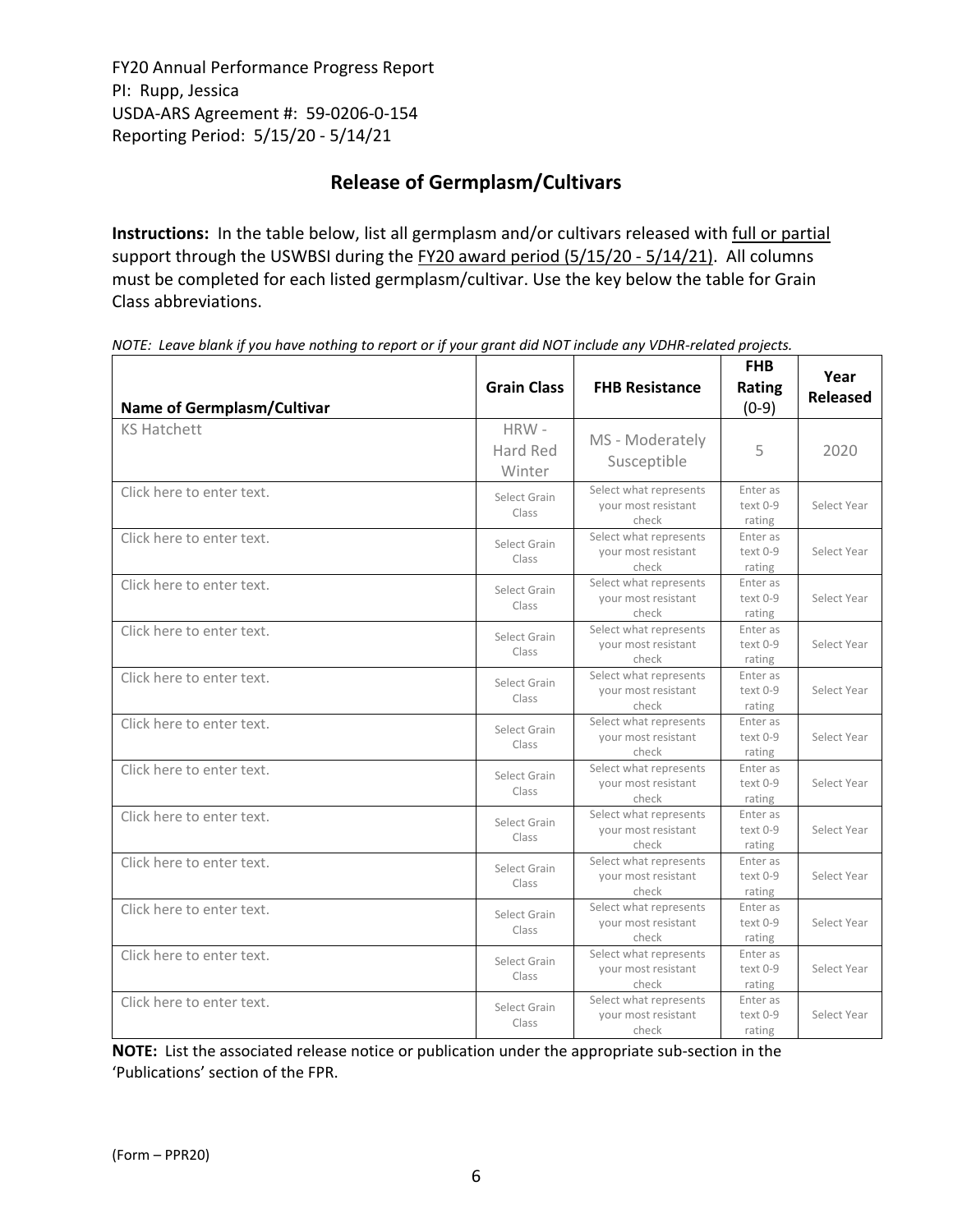# **Publications, Conference Papers, and Presentations**

**Instructions:** Refer to the PR\_Instructions for detailed more instructions for listing publications/presentations about your work that resulted from all of the projects included in the FY20 grant award. Only citations for publications published (submitted or accepted) or presentations presented during the **award period (5/15/20 ‐ 5/14/21**) should be included. If you did not publish/submit or present anything, state 'Nothing to Report' directly above the Journal publications section.

NOTE: Directly below each citation, you **must** indicate the Status (i.e. published, submitted, etc.) and whether acknowledgement of Federal support was indicated in the publication/ presentation. See example below for a poster presentation with an abstract:

Winn, Z.J., Acharya, R., Lyerly, J., Brown‐Guedira, G., Cowger, C., Griffey, C., Fitzgerald, J., Mason R.E., and Murphy, J.P. (2020, Dec 7‐11). Mapping of Fusarium Head Blight Resistance in NC13‐20076 Soft Red Winter Wheat (p. 12). In: Canty, S., Hoffstetter, A. and Dill‐Macky, R. (Eds.), *Proceedings of the 2020 National Fusarium Head Blight Forum*. https://scabusa.org/pdfs/NFHBF20\_Proceedings.pdf. Status: Abstract Published and Poster Presented Acknowledgement of Federal Support: YES (Abstract and Poster)

### **Journal publications.**

Nothing to report.

### **Books or other non‐periodical, one‐time publications.**

Nothing to report.

### **Other publications, conference papers and presentations**.

### *Extension Publications:*

Lingenfelser, J., Auld, A., Davis, H., De Wolf, E., Fritz, A., Knapp, M., Lollato, R., Whitworth, J., Winne, S., Adee, E., Esser, A., Kimball, J., Larson, M., Haag, L., Mengarelli, L., Sassenrath, G., Schlegel, A., Seaman, C., Zhang, G., Knopf, J. and Bohnert, C. 2020. Wheat Performance Tests with Winter Wheat Varieties: Report of Progress. Kansas Agricultural Experiment Station; No.1151.

# Status: Published Acknowledgement of Federal Support: No, (not generally done for this type of publication)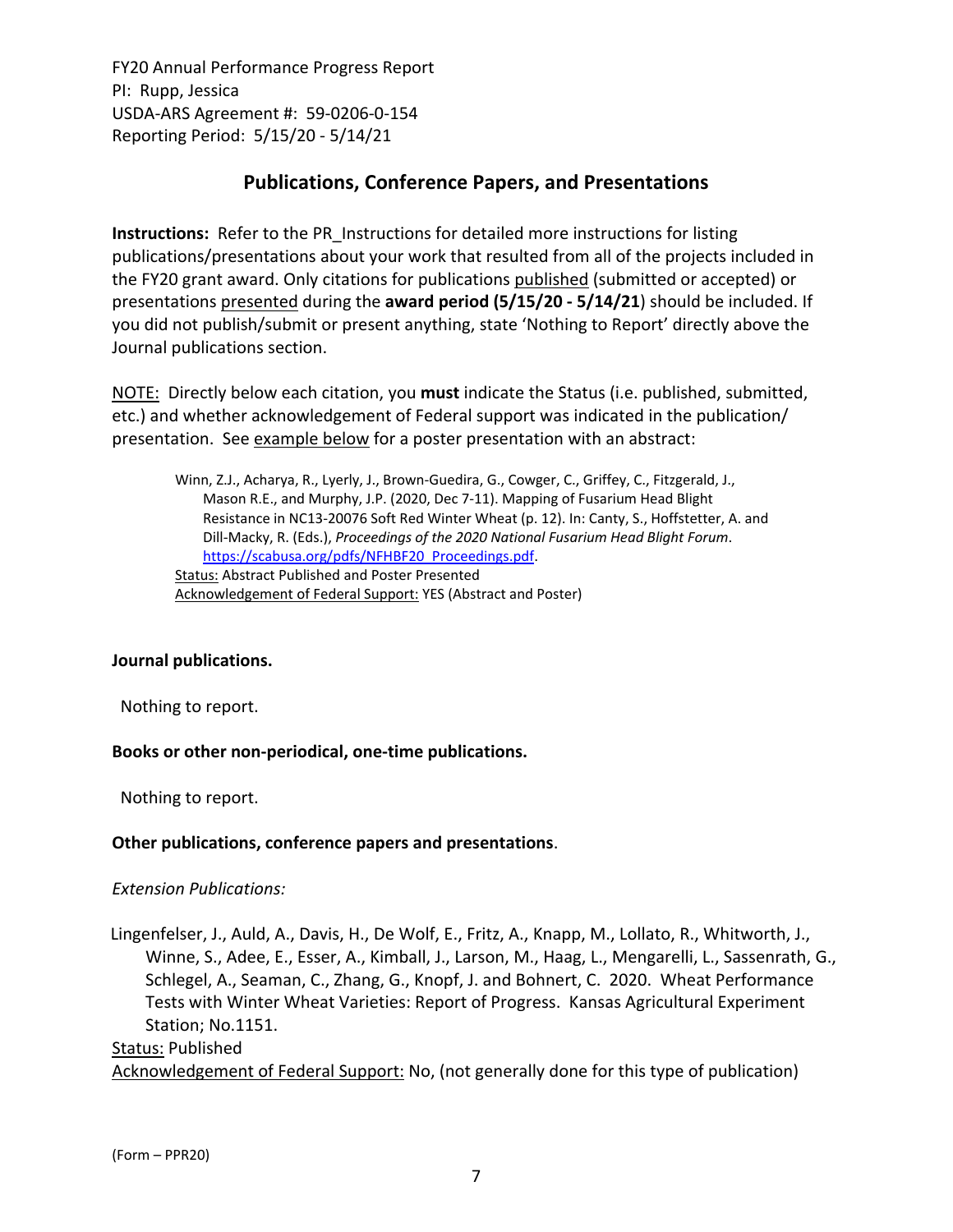Andersen Onofre, K., De Wolf, E.D., Lollato, R. and Whitworth, J. R. 2020. Wheat variety disease and insect ratings, 2020. Kansas State University Agricultural Experiment Station and Cooperative Extension Service. Pub. No. MF991.

Status: Published

Acknowledgement of Federal Support: No (not generally done for this type of publication)

Andersen Onofre, K., De Wolf, E.D. 2020. Foliar fungicide efficacy ratings for wheat disease management, 2020. Kansas State University Agricultural Experiment Station and Cooperative Extension Service. Pub. No. EP130.

Status: Published

Acknowledgement of Federal Support: No (not generally done for this type of publication)

*Technical Reports:*

Ranabhat, N., Bruce, M., Davis, M., and **Rupp, J.L.,** (2020) Reaction of selected Kansas winter wheat cultivars to Barley yellow dwarf, 2019. Plant Disease Management Report (PDMR), 14:CF088.

Status: Published

Acknowledgement of Federal Support: Yes

Mangel, D., Bruce, M., Davis, M., and **Rupp, J.L.,** (2020) Evaluation of foliar fungicides for control of tan spot of spring wheat, 2019. Plant Disease Management Report (PDMR), 14:CF089**.**

Status: Published Acknowledgement of Federal Support: Yes

Mangel, D., Bruce, M., Davis, M., and **Rupp, J.L.,** (2020) Reaction of Kansas Intrastate Nursery winter wheat accessions to Fusarium head blight, 2019. Plant Disease Management Report (PDMR). 14:CF090. Status: Published

Acknowledgment of Federal Support: Yes

Ranabhat, N., Bruce, M., Davis, M., and **Rupp, J.L.,** (2020) Reaction of Kansas and Nebraska winter wheat accessions to Fusarium head blight (FHB), 2019. Plant Disease Management Report (PDMR), 14:CF091. Status: Published

Acknowledgement of Federal Support: Yes